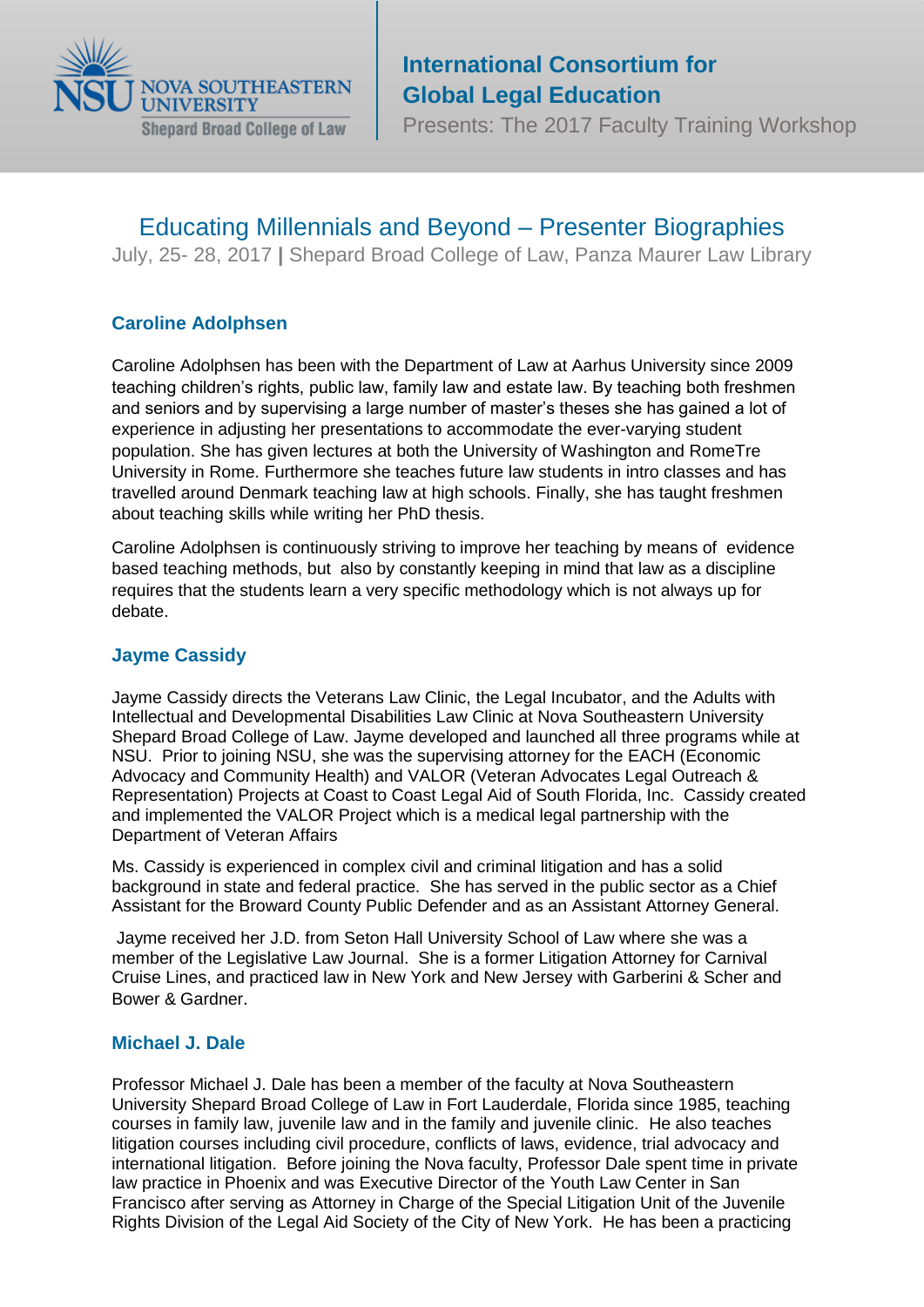lawyer specializing in civil rights litigation for 40 years. He is admitted to practice in the states of Arizona, Florida, New Mexico and New York as well as before the United States Supreme Court and numerous federal appellate and district courts.

Professor Dale teaches in National Institute for Trial Advocacy programs in both public and in-house settings. He also focuses on NITA programs concerning children including trainings held in Denver, Phoenix, Los Angeles, Boston, Utah, Connecticut, Massachusetts, Illinois, New Jersey, New Mexico, Philadelphia at the University of Pennsylvania, New York at Hofstra University and Houston at the University of Houston. For the past 24 years he has been Program Director for the NITA Florida Deposition Program. In 2009 Professor Dale received the Robert Oliphant Award from NITA for his service to the organization. An active litigator himself, he has been a consultant to federal and state agencies on civil rights issues and to law firms on litigation matters.

Professor Dale is the author of over seventy-five articles focusing primarily on juvenile and children's law topics. He is also the author of the two volume text, representing the Child Client, published by Matthew Bender Co. He speaks regularly to professional groups on children's law and litigation topics.

#### **[Jon M. Garon](https://www.law.nova.edu/faculty/administration/garon-jon.html)**

Jon M. Garon is Dean of Nova Southeastern University Shepard Broad College of Law. Dean Garon serves as chief academic officer for the law school, providing strategic leadership on programming, curriculum, enrollment management, marketing, and finance. He is a nationally recognized authority on technology law and intellectual property, particularly copyright law, entertainment and information privacy. A Minnesota native, he received his bachelor's degree from the University of Minnesota in 1985 and his juris doctor degree from Columbia University School of Law in 1988.

Prior to joining Nova Southeastern University in 2014, Garon was the inaugural Director of the Northern Kentucky University Salmon P. Chase College of Law, Law + Informatics Institute from 2011-2014. The Law + Informatics Institute serves to integrate the specialized programming on technology and information systems as they apply across legal disciplines. A tenured member of the law faculty, Garon taught Information Privacy Law, Cyberspace Law, Copyright Law, Entertainment Law, and related courses.

Garon served as Dean and Professor of Law at Hamline University School of Law in St. Paul, Minnesota. He was professor of law from 2003 to 2011, Dean of the Law School from 2003 to 2008 and Interim Dean of the Graduate School of Management from 2005 to 2006. Before Hamline, Garon taught Entertainment Law and Copyright at Franklin Pierce Law Center in Concord, New Hampshire and Western State University College of Law in Orange County, California.

Among his numerous accomplishments, Garon has held key leadership positions as past chair of both the American Bar Association's Law School Administration Committee and the Association of American Law Schools Section on Part-Time Legal Education. His teaching and scholarship often focus on business innovation and structural change to media, education and content-based industries. He is the author of three books and numerous book chapters and articles, including The Independent Filmmaker's Law & Business Guide to Financing, Shooting, and Distributing Independent and Digital Films (A Cappella Books, 2d Ed. 2009); Own It – The Law & Business Guide to Launching a New Business Through Innovation, Exclusivity and Relevance (Carolina Academic Press 2007); and Entertainment Law & Practice (2d Ed. 2014 Carolina Academic Press). Additionally, he has presented at more than 60 forums across the U.S.

#### **[Alicia Jackson](http://law.famu.edu/faculty/alicia-jackson/)**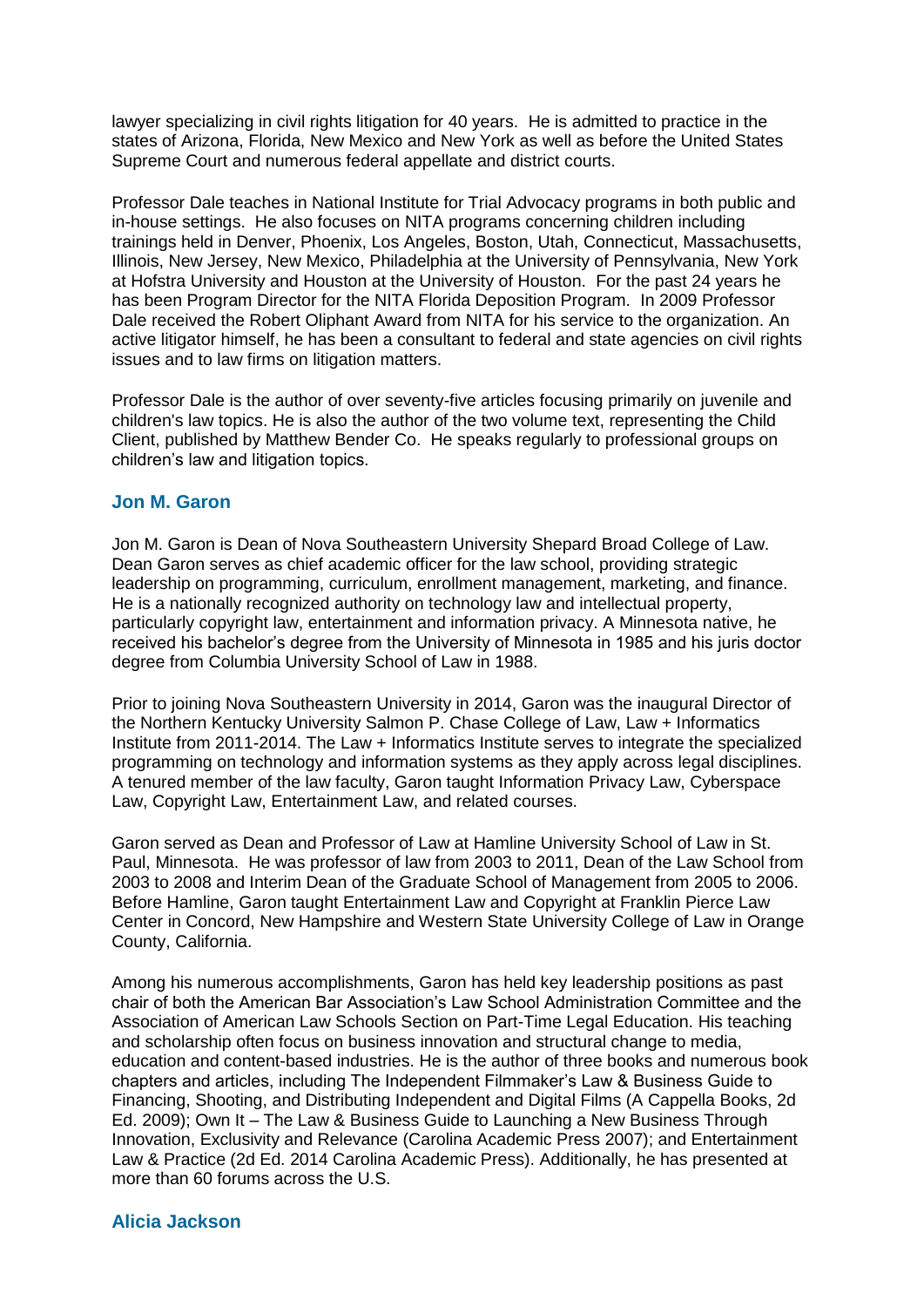Alicia Jackson has taught at Florida A&M University College of Law since 2010 and currently serves as the Dean for Student Learning and Assessment. Dean Jackson is responsible for spearheading the design and implementation of assessment initiatives focused on enhancing student learning and success at the College of Law.

Prior to her appointment, Dean Jackson served as the Director of the Academic Success and Bar Preparation (ASBP) Program at FAMU, where she led the development and implementation of a full-scale multifaceted critical skills program, that included various wraparound academic services and bar exam preparation programming and coaching. The programming she implemented was designed specifically for students as early as new student orientation and concluded with graduates taking the bar exam.

Immediately prior to joining the faculty at FAMU, Dean Jackson taught at the Nova Southeastern University Shepard Broad College of Law. In addition to teaching law students, she has also taught diverse undergraduate and Ph.D. student populations. Dean Jackson has extensive experience in the areas of curriculum design and course development and assessment. Her research and teaching interest include understanding and developing effective teaching methods for instructing millennials, enhancing critical thinking using cultural competency and experiential learning across the curriculum, Criminal Law and Procedure, Juvenile Delinquency, Family Law, Victimology, and Serotype Threat.

Dean Jackson has served as a presenter and co-presented at various conferences, including conferences hosted by the Institute for Law Teaching and Learning (ILTL) and the Society of American Law Teachers (SALT). Her presentations include: "Teaching Millennials Through Experiential Learning: Downloading Knowledge, Uploading Teaching"; "Challenges to Inclusion: Confronting the LSAT & Bar Exam, and Considering Alternative Admissions Programs to Increase Diversity"; Bar Exam Success Training Program: A Model for Bar Exam Success and Support"; "The Big Bad Wolf: Helping Students Conquer their Fear of the Bar Exam through P.A.S.S.- Preparation, Assessment, Self-Regulated Reflection, and Support"; "The Underrepresentation of Minorities and Woman Lawyers in Florida: An Examination of the Effectiveness of the Minority Participation in Legal Education Program".

Dean Jackson is a member of the Bar of the Supreme Court of the United States and the Florida Bar, as well she previously served as a Florida Supreme Court Certified Mediator.

In addition to a Juris Doctorate from Nova Southeastern University, she also possesses a Master's of Public Administration degree from Grambling State University.

#### **[Shahabudeen Khan](https://www.law.nova.edu/faculty/full-time-faculty/khan-shahabudeen.html)**

Shahabudeen K. Khan is Associate Dean for International Programs. He graduated summa cum laude from Florida International University in 1999, earning a B.A. in Sociology and Anthropology. He graduated third in his law school class from Nova Southeastern University Shepard Broad College of Law in 2003, summa cum laude. Professor Khan served as Editor in Chief of the International Citator and Research Guide at the College of Law, was named Law Student of the Year (2003), and also won Best Team and Best Brief at the BLSA Southern Region Frederick Douglass Moot Court Competition in 2002-2003. A member of the Florida Bar, Professor Khan has practiced as a Litigation Attorney with the Law Firm of Ruden, McClosky, Smith, Schuster & Russell, P.A. (Fort Lauderdale), primarily in the areas of labor and employment, commercial contract disputes, construction litigation, and landlord/tenant. Professor Khan joined the College of Law's Critical Skills Program in June 2005 where he taught Elements of Legal Analysis I & II (ELA), some components of Advanced Legal Analysis (ALA), American & Caribbean Law Workshop, Individual Research Project Seminar in the Online Master of Science in Health Law program, and Overview of Federal Employment Law, Statutes and Regulations in the Online Master of Science in Employment Law program. Professor Khan joined the College of Law's Faculty in June 2011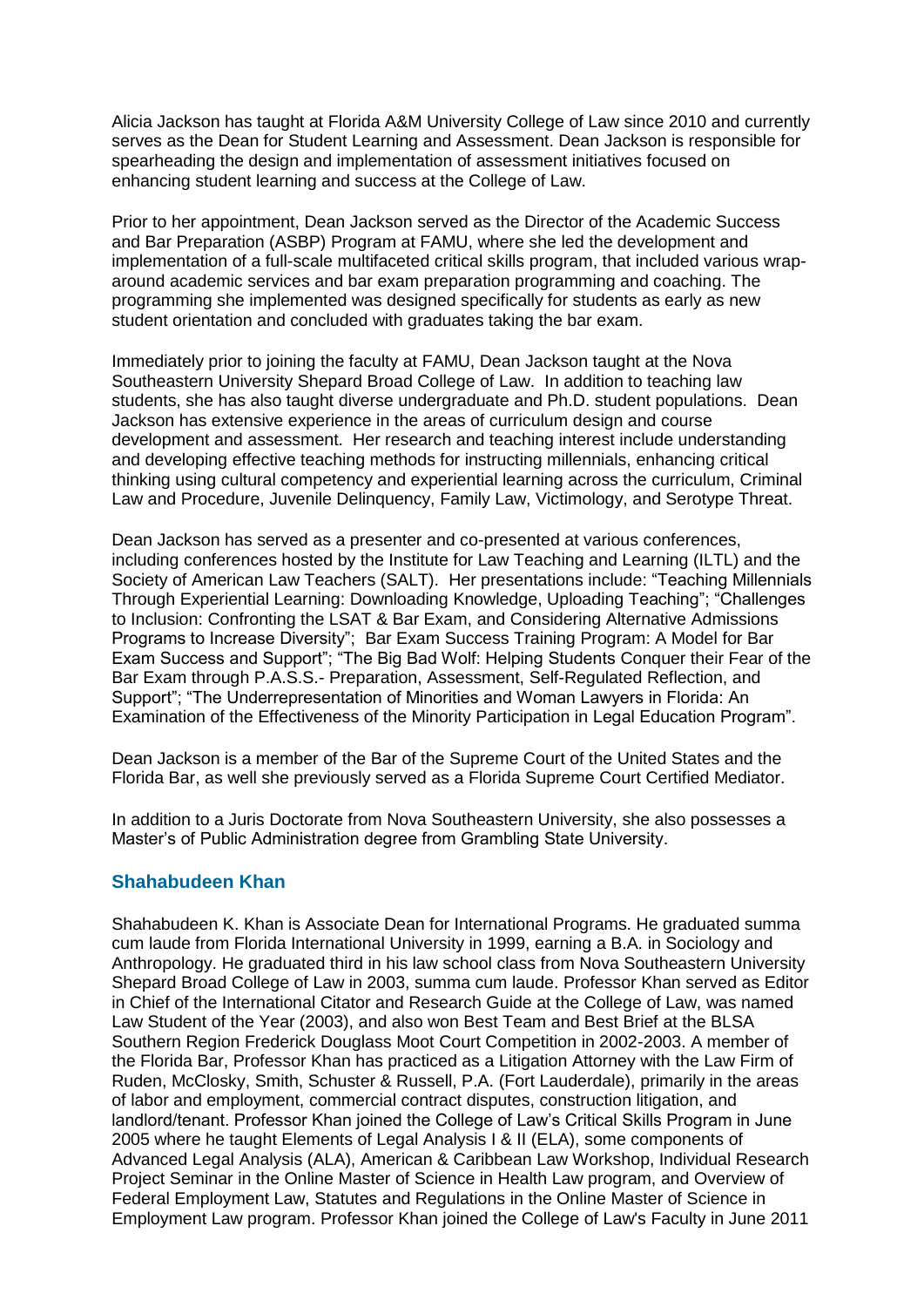and teaches Criminal Law and Lawyering Skills & Values. Professor Khan serves as Co-Faculty Advisor to the College of Law's Moot Court Society.

## **[Eva Naur Jensen](http://pure.au.dk/portal/en/persons/id(fafe8717-20e2-42fa-b032-740a8ba92370).html)**

Eva Naur Jensen has been teaching law at the Department of Law, Aarhus University, since 1998, primarily in social services law, family law and estate law. She welcomes the new students by teaching mandatory classes in the first semester of law school, and she also teaches elective courses in the students' final semesters. She supervises law students when they write their Master's theses, and she has been the leading figure in the development of classes in writing skills and writing processes for law students at Aarhus University. With her vast experience in teaching law students and her focus on the usage of evidence based teaching methods, she is continuously working on improving the knowledge of how to connect the specific needs of law students in a civil law country with the generalized knowledge of good teaching practices.

#### **[Jorge](https://www.law.nova.edu/faculty/full-time-faculty/webber-kathryn.html) Noval**

Jorge Noval (LL.B University of Valladolid, 1991; Ph.D. in Commercial Law, University of Burgos, 2000) is a Professor of Commercial Law at the University of Navarra.

He has had several long research stays at the Heinrich Heine University of Düsseldorf, University of Bonn (Germany), United Nations Commission on International Trade Law (UNCITRAL) in Vienna and Berkeley University, among others. He is taking part of several research projects granted by public institutions. His research interests range between Company Law, Mergers and Acquisitions (M&A), Banking Law and Bankruptcy. He has contributed to different books and legal papers. He is author, among others, of four selected monographs.

He was the Vice General Secretary at the University of Burgos from 2004 to 2006, Vice Dean of the School of Law at the University of Navarra from 2009 to 2013. He is currently Dean of the School of Law at the University of Navarra.

## **Ashme Singh**

Ms. Ashme Singh is a senior lecturer/ facilitator as well as the Head of the LAW Department at Nations School of Law in Guyana, South America. She has been serving in the post as HEAD of the LAW Dept. since 2012 and has an accumulated 11 years lecturing experience at the tertiary level in law, management and finance. She acquired a Masters in Corporate Law (minored in Human Rights) from the University of London in August 2016.

She pioneered the pre law programme as a direct entry criterion into the London LLB programme (Offered through Nations School of Law) in 2012 and has since managed to grow the LLB programme significantly. Her areas of expertise are Tort Law, Contract law, Company Law and Legal Systems and Methods.

Throughout the duration of her 11 years of teaching at University level, she managed to perfect pedagogy and different lecturing methodologies to suit different ages and areas of study. She uses Skype teaching and teleconferencing to access students in other geographical locations such as Canada and the US. Power point presentations, video and audio learning have also be inculcated into the classroom as well as the VLE – virtual learning environment which is imperative for all law students and facilitators on the London LLB programme.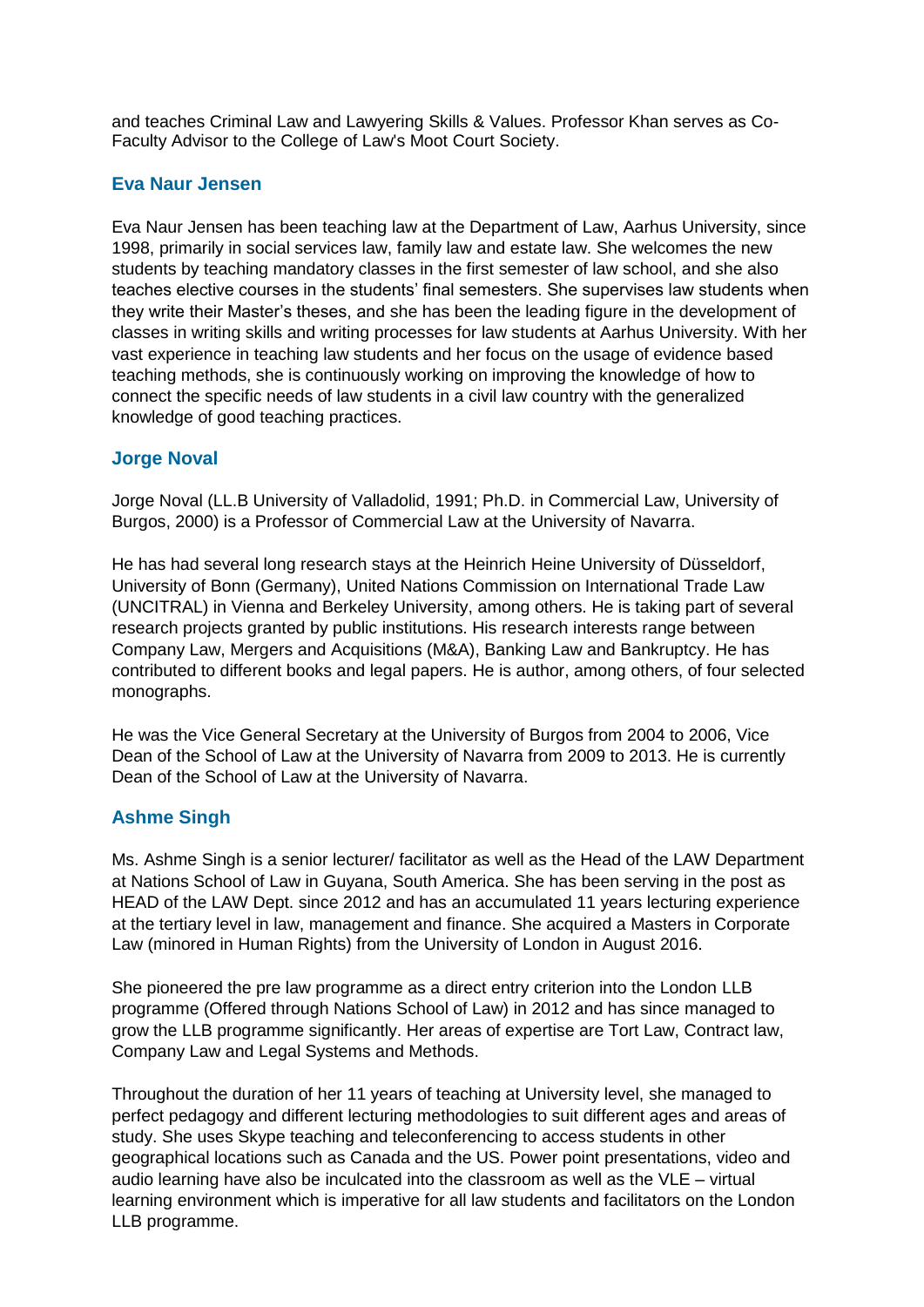## **[Susan H. Stephan](https://www.law.nova.edu/faculty/administration/stephan-susan.html)**

Susan H. Stephan serves as Associate Dean of Graduate and Online Programs and Adjunct Professor at NSU's Shepard Broad College of Law.

As Associate Dean of Graduate and Online Programs, Stephan is responsible for substantial aspects of the law school's online and non-JD graduate educational programs, including accreditation and university compliance; program expansion; and supervision of marketing, admissions, student services, career development, and the teaching and learning process.

Prior to returning to legal education, Stephan practiced law for more than 20 years, with a focus on legal challenges involving intellectual property, e-commerce and the Internet, privacy and data security, and general corporate legal matters on behalf of individual and business clients. She has taught as adjunct faculty since 2001 in areas including antitrust, intellectual property, pretrial skills, client interviewing and counseling, federal privacy, and law and economics.

Stephan graduated from Mitchell Hamline School of Law in 1992. She received her Bachelor's degree from Northwestern University, a Master of Arts in Interdisciplinary Studies from New York University, and a Certificate in Online Distance Education from the University of Minnesota.

#### **[Kate Webber](https://www.law.nova.edu/faculty/full-time-faculty/webber-kathryn.html)**

Professor Kate Webber became a full time faculty member of the NSU College of Law in 2010. Her courses include: Employment Discrimination, Business Entities, Securities Regulation, Civil Procedure, Remedies, and Legal Research and Writing. Professor Webber also teaches a number of courses in the NSU Law Master's in Employment Law program. Professor Webber has served as faculty in the National Institute of Trial Advocacy's deposition skills program since 2010.

Professor Webber's scholarship draws on political science theory to analyze federal employment discrimination law. Her works have appeared in the University of Southern California Interdisciplinary Law Journal, the "Title VII at 50" Symposium issue of St. John's Law Review, and the Columbia Journal of Gender and Law. She has presented at both legal and political science conferences including presentations at the Midwest Political Science Association's Annual Conference in both 2014 and 2015.

Prior to entering academia, Professor Webber enjoyed a ten year career as an employment litigator in New York City, including time as an associate at Proskauer Rose LLP. Her most recent practice was as a partner at a boutique employment law firm representing plaintiffs in high-profile discrimination lawsuits. Notable cases included *Nurse v. Concepts in Staffing* (S.D.N.Y. 2007), a race and gender discrimination suit resulting in a \$1.2 million jury verdict, and *Hart v. Dresdner* (S.D.N.Y. 2006), a proposed class action gender discrimination case brought on behalf of six women in the financial industry. Professor Webber has commented on employment law issues in a wide range of publications and broadcasts, including appearances on CNBC's "On the Money" and The Gail King Show of Oprah and Friends Radio.

Professor Webber graduated from the University of Pennsylvania Law School where she served as an executive editor of the Journal of International Economic Law and a member of the Moot Court Board. During law school, she received the Samuel F. Pryor, III, Award for Most Distinguished Comment. Professor Webber received her undergraduate degree in Political Science, *cum laude*, from Tufts University.